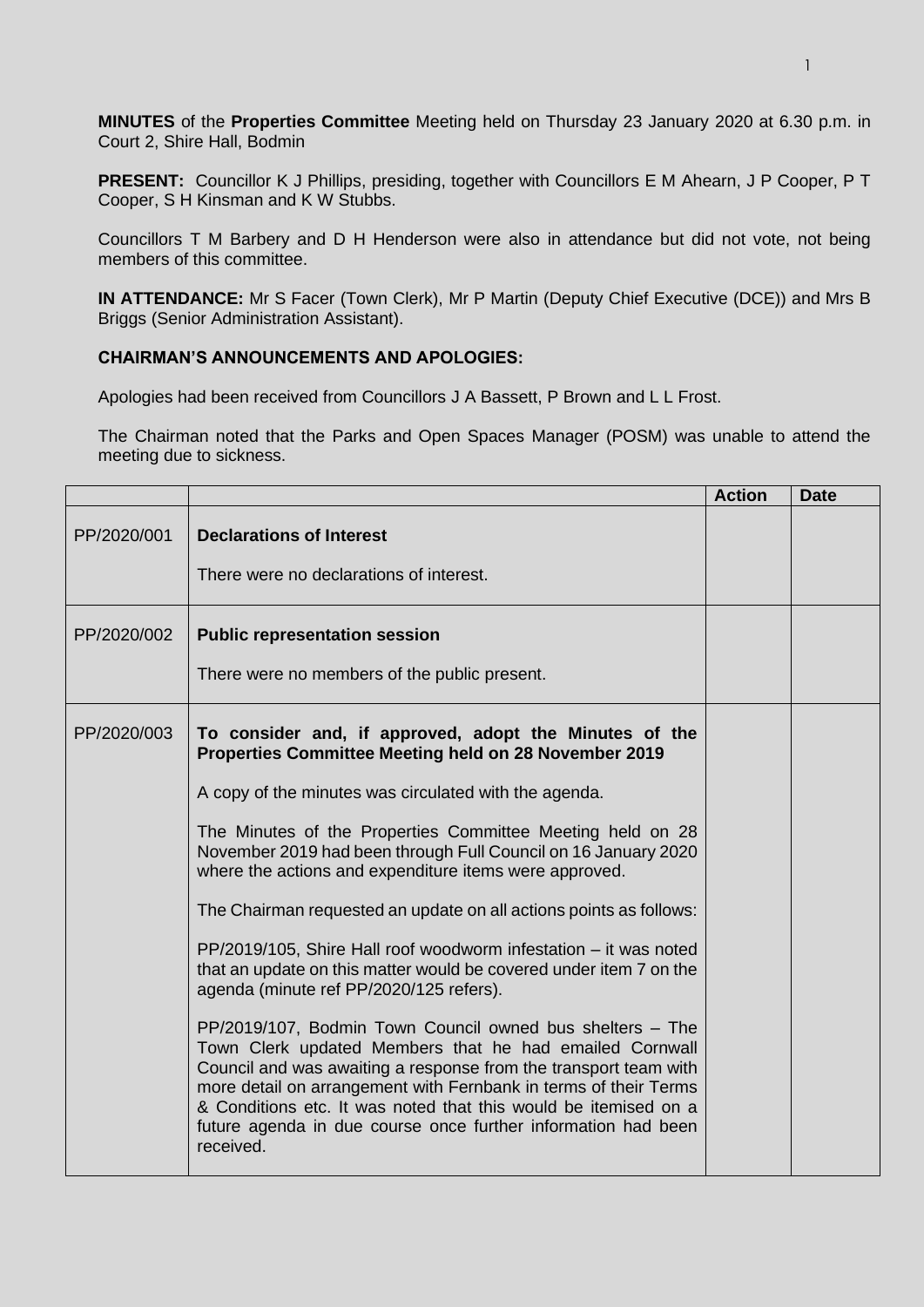|             | PP/2019/108, Lower Midway Road Play Area - The Town Clerk<br>noted that he had actioned this item in line with the Committee<br>recommendation the day following the meeting, and had received<br>no response to date.<br>PP/2019/109, Risk management update - Councillor P T Cooper<br>noted that he had said queens counsel or other advisor. The Town<br>Clerk noted that the matter had been taken to Full Council on 16<br>January 2020 but that this had been one of the items deferred from<br>that meeting to the Special Council meeting to be held on 29<br>January 2020 and this would therefore be discussed in more detail<br>at that meeting,<br>The Minutes of the Properties Committee Meeting held on 28<br>November 2019 were approved and passed for signing. |  |
|-------------|-----------------------------------------------------------------------------------------------------------------------------------------------------------------------------------------------------------------------------------------------------------------------------------------------------------------------------------------------------------------------------------------------------------------------------------------------------------------------------------------------------------------------------------------------------------------------------------------------------------------------------------------------------------------------------------------------------------------------------------------------------------------------------------|--|
| PP/2020/004 | Update on the current status of key Council projects, to<br>include:<br>a) Skate Park:                                                                                                                                                                                                                                                                                                                                                                                                                                                                                                                                                                                                                                                                                            |  |
|             | The Town Clerk noted that he had emailed Councillors the previous<br>day providing some clarity on the issue.                                                                                                                                                                                                                                                                                                                                                                                                                                                                                                                                                                                                                                                                     |  |
|             | The Town Clerk noted that the belief had been, based on the<br>knowledge of other skate park builds in the county, that the build<br>could proceed under permitted development rights.                                                                                                                                                                                                                                                                                                                                                                                                                                                                                                                                                                                            |  |
|             | However, the Town Clerk reported that a response to the 'Do I need<br>Planning/Building Control' form was received from Cornwall<br>Council on 9 October 2019 and, on 22 October 2019, further detail<br>was received which provided information that:                                                                                                                                                                                                                                                                                                                                                                                                                                                                                                                            |  |
|             | The Multi-Use Games Area (MUGA) would require full<br>planning;<br>The sensory garden would not require planning permission<br>provided none of the structures (pergola, canopy, fencing etc.)<br>exceeds a height of 4m and no boundary walls, fences, gates<br>exceed 2m in height.<br>$\triangleright$ Skate park – an application for planning is required as this<br>would fall outside of the provisions of Part 12, Class A.                                                                                                                                                                                                                                                                                                                                               |  |
|             | The above information was all provided under planning reference<br>PA19/02677/PREAPP.                                                                                                                                                                                                                                                                                                                                                                                                                                                                                                                                                                                                                                                                                             |  |
|             | The Town Clerk reported that, following further dialogue, a letter<br>dated 5 December 2019 was received from the Planning team by<br>Maverick. This letter provided a revised planning application<br>number of PA19/10371 and the proposed description of<br>"Construction of new free form spray concrete skate park – Land<br>South East of Athelstan House, Priory Road, Bodmin".                                                                                                                                                                                                                                                                                                                                                                                            |  |
|             | This letter highlighted the need for a minor amendment to the site<br>plan but more importantly an acoustic assessment and full drainage<br>scheme with calculations.                                                                                                                                                                                                                                                                                                                                                                                                                                                                                                                                                                                                             |  |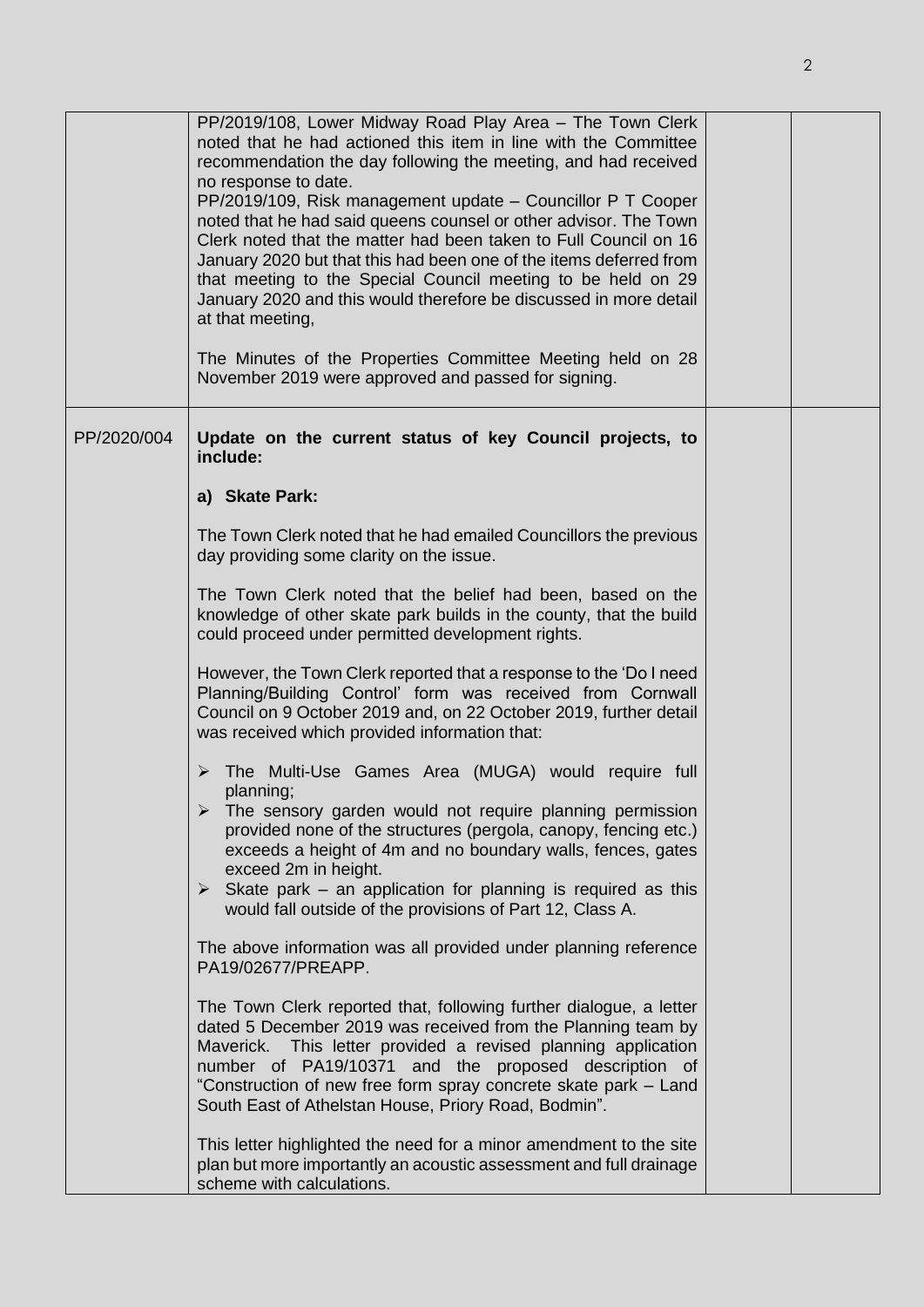| The Town Clerk advised that the Planning Case Officer for this<br>project was Mark Evans, Principal Development Officer.<br>An acoustic survey (£1,600 plus VAT) was commissioned and<br>carried out from 12 to 16 December 2019. As previously reported,<br>this report identified a need for an acoustic fence at 2.5m high to<br>run along the boundary of the former Athelstan House site where it<br>abuts Priory Park adjacent the tennis court area.                                                              |            |  |
|--------------------------------------------------------------------------------------------------------------------------------------------------------------------------------------------------------------------------------------------------------------------------------------------------------------------------------------------------------------------------------------------------------------------------------------------------------------------------------------------------------------------------|------------|--|
| With regards the drainage survey, and given the intervening<br>Christmas break, a quotation had been received on 20 January<br>2020 to progress this element and the Town Clerk had issued an<br>order on 21 January 2020 for Terra Firma to carry out that work at<br>a cost of £1,600 plus VAT. This survey work required trial pitting<br>and was due to commence on 27/28 January, with a report<br>generated a day or two after that work has been completed which<br>could then be submitted to the planning team. |            |  |
| The Town Clerk reported that Mark Evans would be liaising with his<br>colleague in the coming week in respect of validating the planning<br>application once an amended site plan is provided. Once validated,<br>the planning reference of PA19/10371 would become live and<br>appear on the Cornwall Council planning register.                                                                                                                                                                                        |            |  |
| Members expressed their disappointment on the revised timescale<br>and the anticipated completion date of June/July, feeling that an<br>update should be provided to the public.                                                                                                                                                                                                                                                                                                                                         |            |  |
| Councillor D A Henderson wished to revisit the consideration of<br>hiring a temporary skate park, should the new skate park not be<br>open in time for the school summer holidays. The Chairman noted<br>that this item was to receive an update and that this proposal should<br>be added to the agenda of the next Properties Committee meeting.                                                                                                                                                                       | <b>SAA</b> |  |
| b) Fair Park Toilets                                                                                                                                                                                                                                                                                                                                                                                                                                                                                                     |            |  |
| The Town Clerk noted that this project was live on Contracts Finder<br>with a closing date of 27 February 2020.                                                                                                                                                                                                                                                                                                                                                                                                          |            |  |
| c) Site for new cemetery                                                                                                                                                                                                                                                                                                                                                                                                                                                                                                 |            |  |
| The Town Clerk noted that Bodmin Town Council is in dialogue with<br>regards to a proposed site and this item was due to be discussed<br>at the Special Council meeting to be held on 29 January 2020.                                                                                                                                                                                                                                                                                                                   |            |  |
| d) Machinery Shed                                                                                                                                                                                                                                                                                                                                                                                                                                                                                                        |            |  |
| The Town Clerk noted that, as previously reported, this project was<br>currently on hold due to delivery of other projects and sequencing<br>of work.                                                                                                                                                                                                                                                                                                                                                                    |            |  |
| It was noted, however, that the purchase of a temporary welfare<br>unit and dryers had been agreed at the Full Council meeting held<br>on 16 January 2020 (minute ref C/2020/016(b) refers).                                                                                                                                                                                                                                                                                                                             |            |  |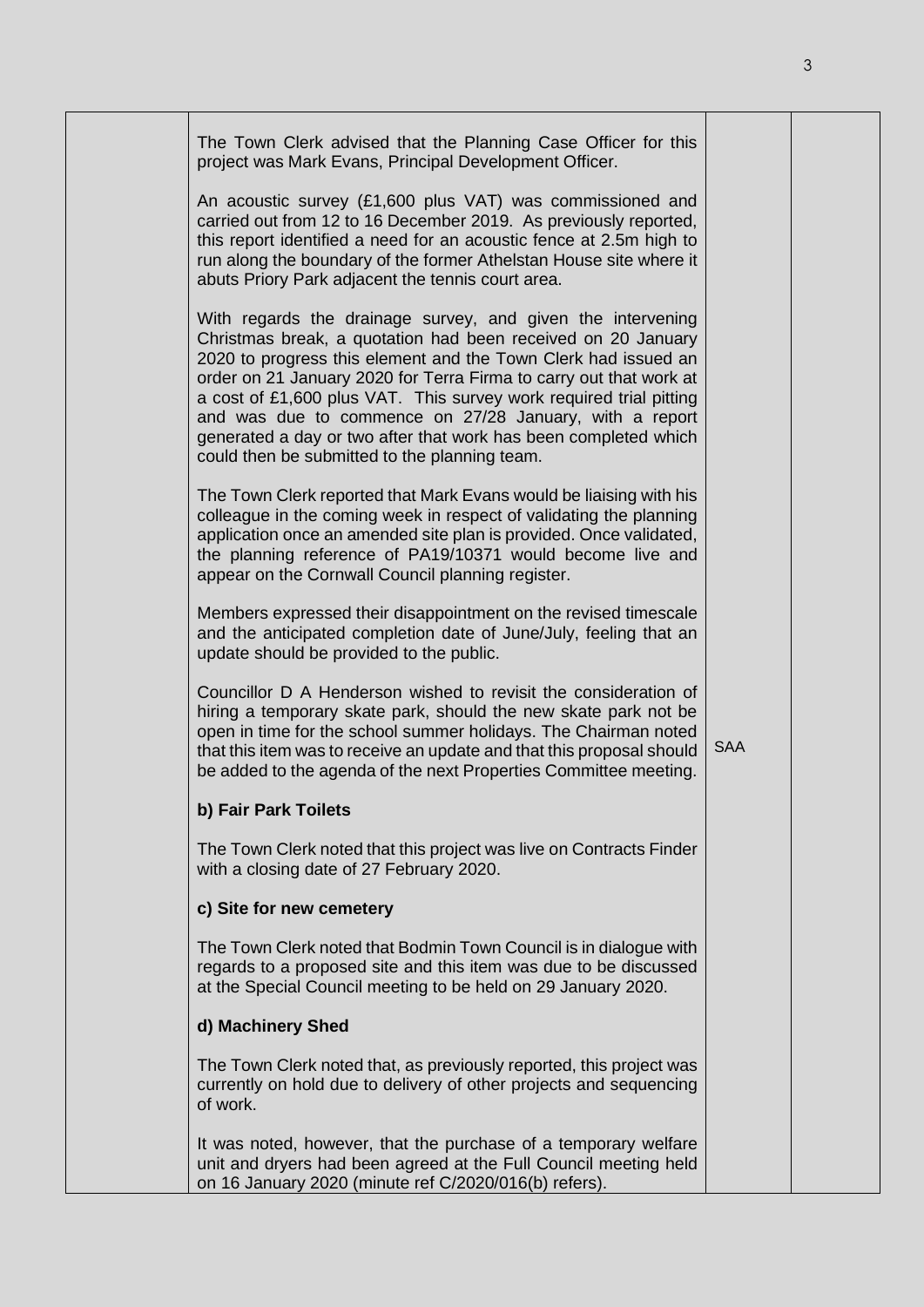| PP/2020/005 | Cemetery database - POSM to update<br>The Town Clerk reported that Pear Technologies had been<br>authorised to proceed with the preparation of the first draft of the<br>cemetery layout in mid-January using drone imagery to compile<br>that piece of work. A first draft of that plan was expected to be<br>provided in February. He noted that the cost element for that piece<br>of work was £1,250.00 plus VAT.<br>The Town Clerk reported that, following this initial assessment, a<br>site visit would then be arranged with Pear Technologies to fill in<br>any gaps in data. He noted that there would be additional costs with<br>the site visit and gap assessment work and that the POSM would<br>report on that at the appropriate time.<br>The Town Clerk noted that, once a complete record of the cemetery<br>layout was completed, the next stage would be to check correlation<br>with the paper/database records. Additional costs relating to record<br>gap-filling work would be brought back to Council in due course. |  |
|-------------|------------------------------------------------------------------------------------------------------------------------------------------------------------------------------------------------------------------------------------------------------------------------------------------------------------------------------------------------------------------------------------------------------------------------------------------------------------------------------------------------------------------------------------------------------------------------------------------------------------------------------------------------------------------------------------------------------------------------------------------------------------------------------------------------------------------------------------------------------------------------------------------------------------------------------------------------------------------------------------------------------------------------------------------------|--|
| PP/2020/006 | Shire Hall roof woodworm infestation - POSM to update<br>The Town Clerk reported that Hutton and Rostron visited Shire Hall<br>on 14 January and whilst Officers are awaiting their report, the<br>verbal information received was that they have installed test sheets<br>in key areas to monitor signs of activity. However, any activity<br>detected was likely to be in the spring was that would be when<br>woodworm, if present, would be active following hatching.<br>Hutton and Rostron considered that the test paper and UV traps<br>would identify any problem and commented that, if the timbers are<br>sufficiently dry, woodworm cannot exist as it is not the optimum<br>environmental conditions for them. However, during a recent<br>routine inspection, the POSM felt he may have identified some<br>potential damp in the roof space, which might correlate with some<br>water penetration in the building a few years ago.                                                                                               |  |
| PP/2020/007 | Clock tower repair works - POSM to update<br>The Town Clerk reported that he did not have any information to<br>report. His belief was that the POSM was awaiting a report from<br>RTP in relation to the turret clock. He noted that the POSM would<br>bring this item back to Committee in due course.                                                                                                                                                                                                                                                                                                                                                                                                                                                                                                                                                                                                                                                                                                                                       |  |
| PP/2020/008 | Priory Park Pond lights - update on repair works and to<br>consider and, if appropriate, approve any necessary<br>expenditure                                                                                                                                                                                                                                                                                                                                                                                                                                                                                                                                                                                                                                                                                                                                                                                                                                                                                                                  |  |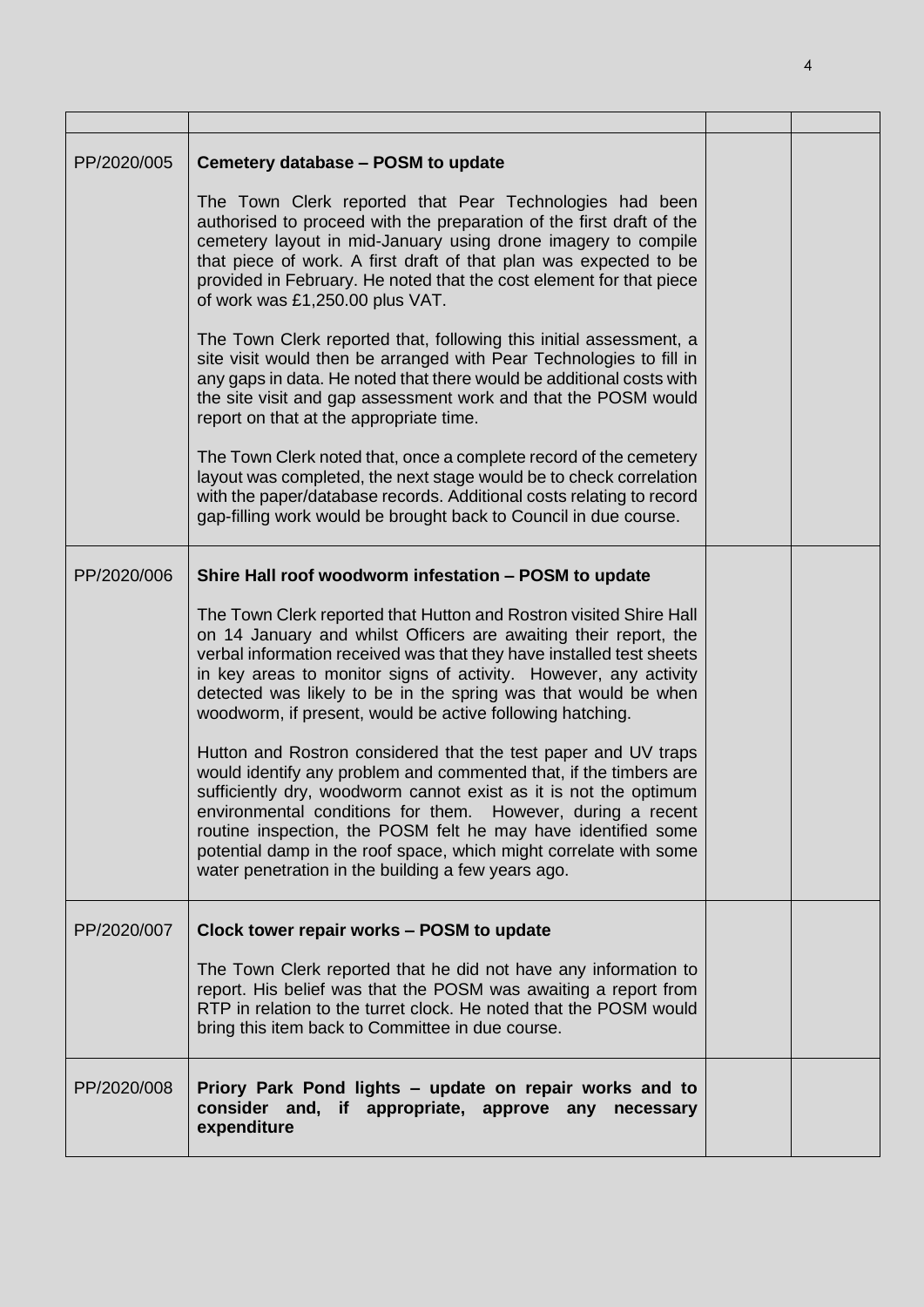|             | The Town Clerk reported that the POSM was leading on this piece<br>of work. He was aware that the POSM had held discussions with<br>Essential Maintenance and other electrical contractors for<br>quotations. He was aware that some electrical pipe had been found<br>on the pond island, and that this was currently being investigated.<br>The Chairman reported that she had received an email from the<br>POSM outlining the works for which he was seeking costings,<br>which she shared with the Committee as follows:                                                                                                                                                                                                                                                                                                                                                                                                                                                    |  |
|-------------|----------------------------------------------------------------------------------------------------------------------------------------------------------------------------------------------------------------------------------------------------------------------------------------------------------------------------------------------------------------------------------------------------------------------------------------------------------------------------------------------------------------------------------------------------------------------------------------------------------------------------------------------------------------------------------------------------------------------------------------------------------------------------------------------------------------------------------------------------------------------------------------------------------------------------------------------------------------------------------|--|
|             | Finding the fault;<br>- Providing a schematic for the electrical circuit, to make any<br>future works easier and to address any discrepancies with<br>historic work;<br>Replace the old switch gear that is currently in the store<br>shed on the side of Mary Kendal House (Bodmin<br>Preschool);<br>Replace the junction boxes at the bottom of each light<br>(some changed already but issues arising with those not<br>changed);<br>- Install a new timer for the lights;<br>- With an option to remove the old control gear within the<br>lights themselves and install LED replacement lamps, this<br>will provide an energy saving of 50% on what we currently<br>have, in line with the Council's Environment Policy and the<br>Climate Emergency declaration;<br>Installation of 3 x external 32 amp "Commando" sockets to<br>the back of Mary Kendal House in order to provide external<br>power for events on Narisa lawn;<br>Estimated costs for all this work £7500 |  |
|             | The Chairman noted that there had been an issue previously with<br>the large difference in prices but the POSM had indicated that the<br>above sum would be adequate.<br>Members felt that it would be prudent to provide the POSM with                                                                                                                                                                                                                                                                                                                                                                                                                                                                                                                                                                                                                                                                                                                                          |  |
|             | delegated authority to progress this piece of work once a suitable<br>contractor had been identified.                                                                                                                                                                                                                                                                                                                                                                                                                                                                                                                                                                                                                                                                                                                                                                                                                                                                            |  |
|             | It was <b>AGREED</b> to <b>RECOMMEND</b> giving the POSM delegated<br>authority to commence this work up to a maximum expenditure of<br>£7,500.00, to include schematic drawings, and delivery of whole<br>scheme including external power source.                                                                                                                                                                                                                                                                                                                                                                                                                                                                                                                                                                                                                                                                                                                               |  |
|             | It was noted that the availability of Section 106 monies was being<br>investigated for this project.                                                                                                                                                                                                                                                                                                                                                                                                                                                                                                                                                                                                                                                                                                                                                                                                                                                                             |  |
| PP/2020/009 | Canyke Meadows - to consider proposal from Barratt Homes<br>to acquire green space<br>The Town Clerk reported that the Barratt Homes adoptions                                                                                                                                                                                                                                                                                                                                                                                                                                                                                                                                                                                                                                                                                                                                                                                                                                   |  |
|             | engineer had been liaising with the POSM to explore options<br>around the ongoing management of the public open space at<br>Canyke Meadows, as the adoption of those areas has not been                                                                                                                                                                                                                                                                                                                                                                                                                                                                                                                                                                                                                                                                                                                                                                                          |  |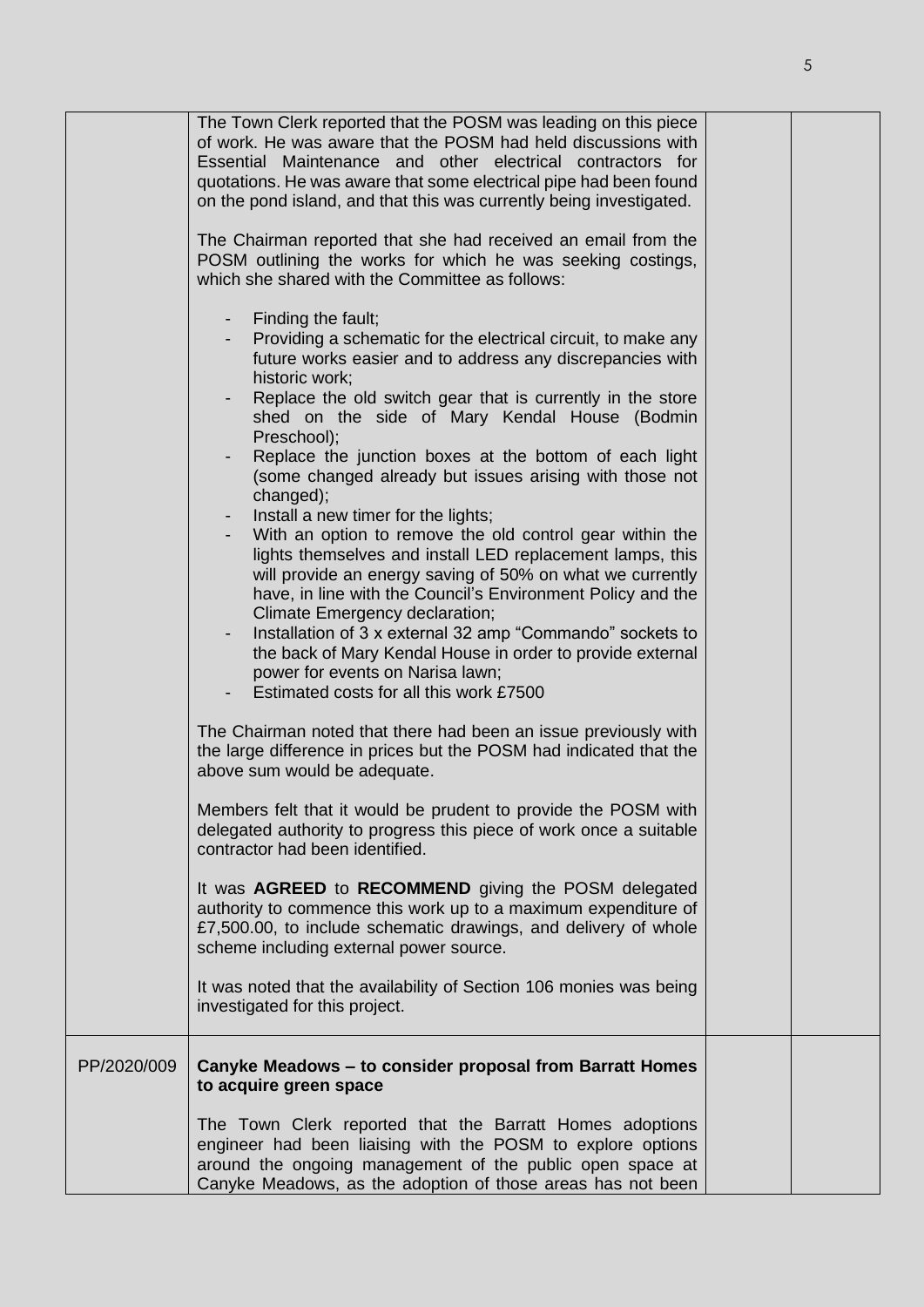|             | picked up by Cornwall Council, with Barratt Homes querying<br>whether the public open spaces at Canyke Fields/Meadows<br>(Phases 1 and 2) would be of interest to the BTC.<br>The Town Clerk noted that, in the absence of the POSM, he had<br>been unable to assemble all of the necessary information.<br>It was AGREED to RECOMMEND deferring this item to the next<br>Properties Committee meeting.                                                                                                                                                                                                                                                                                                                                                                               | <b>SAA</b>           |  |
|-------------|---------------------------------------------------------------------------------------------------------------------------------------------------------------------------------------------------------------------------------------------------------------------------------------------------------------------------------------------------------------------------------------------------------------------------------------------------------------------------------------------------------------------------------------------------------------------------------------------------------------------------------------------------------------------------------------------------------------------------------------------------------------------------------------|----------------------|--|
| PP/2020/010 | <b>Proposed habitat work at Priory Park</b>                                                                                                                                                                                                                                                                                                                                                                                                                                                                                                                                                                                                                                                                                                                                           |                      |  |
|             | A report from Buglife was circulated with the agenda.                                                                                                                                                                                                                                                                                                                                                                                                                                                                                                                                                                                                                                                                                                                                 |                      |  |
|             | The Town Clerk referred Members to the proposal on the last page<br>of the report. He noted that more information would be available<br>from the POSM on his return to work, but that the POSM had<br>indicated that he was very supportive of this project.                                                                                                                                                                                                                                                                                                                                                                                                                                                                                                                          |                      |  |
|             | Councillor D A Henderson commented that she had investigated<br>mud snails and had some concerns about their introduction into<br>Priory Meadow. It was her view that the snails could pose a threat<br>to dogs in terms of bacterial/parasitic infections and, at worst,<br>fatality. Her understanding was that they were effective for the<br>control of algae in a fishpond, but she could not see any other<br>benefits and would be reluctant to introducing them into Priory<br>Meadow. Her investigation had suggested to her that they could<br>reproduce very quickly are were capable of damaging ecosystems.<br>This prompted concern from other Members who considered that<br>the water runoff from the meadow into Priory Pond could lead to<br>issues in Priory Park. |                      |  |
|             | Members considered that, due to the perceived risks associated<br>with the project, they were reluctant to proceed at this time.                                                                                                                                                                                                                                                                                                                                                                                                                                                                                                                                                                                                                                                      |                      |  |
|             | It was AGREED to RECOMMEND responding to Buglife advising<br>that the Council does not support the additional work at this time<br>and that, having considered the pros and cons there was a concern<br>about the introduction of these Mud Snails within a public amenity.<br>Councillor K J Phillips abstained from voting on this item.                                                                                                                                                                                                                                                                                                                                                                                                                                            | POSS/<br><b>POSM</b> |  |
|             |                                                                                                                                                                                                                                                                                                                                                                                                                                                                                                                                                                                                                                                                                                                                                                                       |                      |  |
| PP/2020/011 | Shire Hall roof safety training - item referred from FS&PM<br>Committee meeting (Budgets) held on 2 January 2020 (minute<br>ref FSPM/2020/004 refers)                                                                                                                                                                                                                                                                                                                                                                                                                                                                                                                                                                                                                                 |                      |  |
|             | The Town Clerk noted that he had no further information on this<br>item, and recommended it be deferred.                                                                                                                                                                                                                                                                                                                                                                                                                                                                                                                                                                                                                                                                              |                      |  |
|             | It was AGREED to RECOMMEND deferring this item to the next<br>Properties Committee meeting.                                                                                                                                                                                                                                                                                                                                                                                                                                                                                                                                                                                                                                                                                           | <b>SAA</b>           |  |